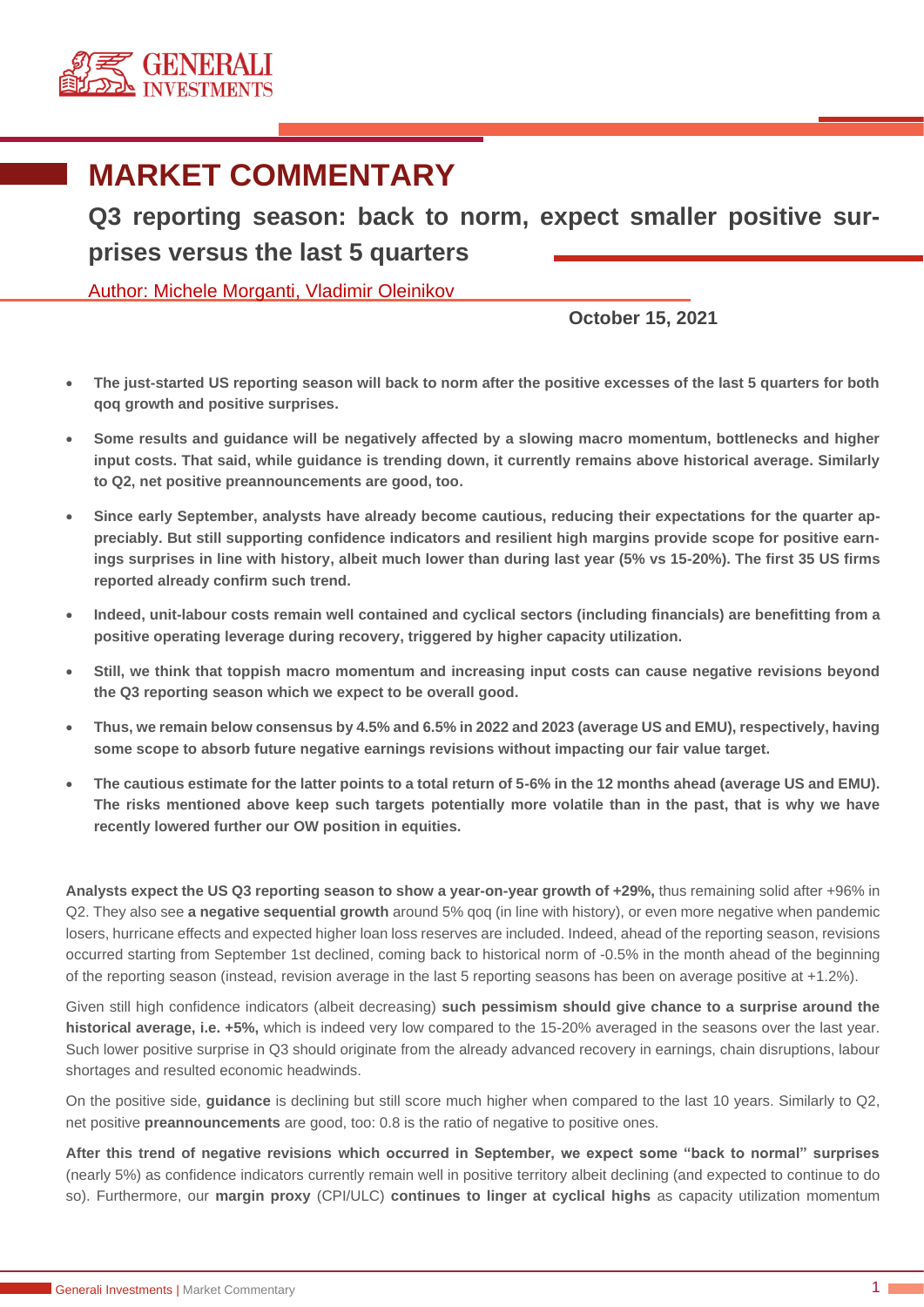skyrocketed. We expect it to decline in the future but the Q3 season should see a limited negative impact. Finally, banking fees and commodity prices are fuelling the earnings momentum of 3 important Value sectors (banks, energy, material) while industrials still enjoy the benefit of the operating leverage.

**The first 35 US firms, which already reported, show a positive earnings surprise of 12.5%** against sales one of 2% (**margins** surprised on the upside).

Still, we think that toppish macro momentum and increasing input costs will be **able to cause negative revisions beyond the current reporting season which we expect to be decently good**.

Thus, **we remain below consensus by 4.5% and 6.5% in 2022 and 2023**, respectively, having some scope to absorb negative earnings revisions without impacting our fair value target.

**The cautious estimate for the latter points to a total return of 5-6% in the 12 months ahead (average for the US and EMU).** The risks mentioned above, **keep such targets potentially more volatile than in the past, that is why we recently lowered further our OW position in equities.**

### **Charts plus additional details:**

Notwithstanding a declining qoq growth, the yearly growth remains wealthy at nearly 30%:

| LATING 3. ZUZTQ0 DIGITUGU (INGPORGU & LSUIHAGU) LATINGO OTOWIT |          |         |         |         |         |        |
|----------------------------------------------------------------|----------|---------|---------|---------|---------|--------|
| Sector                                                         | Today    | 1 Oct   | 1 Jul   | 1 Apr   | Jan     | 1 Oct  |
| <b>Consumer Discretionary</b>                                  | 7.7%     | 8.0%    | 15.0%   | 14.9%   | 11.5%   | 50.7%  |
| <b>Consumer Staples</b>                                        | 3.5%     | 3.5%    | 4.7%    | 5.9%    | 6.0%    | 11.0%  |
| Energy                                                         | 1487.8%  | 1391.9% | 1233.5% | 923.2%  | 804.3%  | 527.2% |
| Financials                                                     | 18.1%    | 17.4%   | 14.8%   | 5.7%    | $-4.4%$ | 14.4%  |
| <b>Health Care</b>                                             | 15.3%    | 15.3%   | 7.9%    | 9.6%    | 7.3%    | 22.5%  |
| Industrials                                                    | 75.9%    | 79.0%   | 85.2%   | 80.8%   | 83.2%   | 134.1% |
| <b>Materials</b>                                               | 92.4%    | 92.9%   | 70.2%   | 40.3%   | 22.9%   | 32.8%  |
| <b>Real Estate</b>                                             | $17.2\%$ | 17.5%   | 15.5%   | $7.9\%$ | 10.4%   | 11.5%  |
| Technology                                                     | 28.8%    | 28.8%   | 22.1%   | 16.3%   | 12.1%   | 20.2%  |
| <b>Communication Services</b>                                  | 23.8%    | 23.8%   | 15.7%   | 11.8%   | 12.0%   | 36.9%  |
| <b>Utilities</b>                                               | 0.3%     | 0.2%    | 2.7%    | 3.8%    | 1.8%    | 5.1%   |
| <b>S&amp;P 500</b>                                             | 29.6%    | 29.4%   | 24.7%   | 19.5%   | 14.1%   | 30.9%  |
|                                                                |          |         |         |         |         |        |

## Exhibit 3 2021Q3 Blended (Reported & Estimated) Earnings Growth

Source: I/B/E/S data from Refinitiv

In the month preceding the reporting season, **market prices declined while eps increased.**

**As a result, PE contracted by 4% in the US and 7% in the euro area (EA) in one month.** 

# **Total Return decomposition and PE expansion from 1/9/2021 to 11/10/2021 - in local currency**

| <b>Index</b>       | %TR    | %PR    | %DR | %EPS | %PE    | 10-Year<br><b>Yld Chg</b><br>(BPS) |
|--------------------|--------|--------|-----|------|--------|------------------------------------|
| <b>MSCI World</b>  | $-3.6$ | $-3.8$ | 0.2 | 0.1  | $-3.9$ | 20                                 |
| <b>S&amp;P 500</b> | $-3.5$ | $-3.6$ | 0.1 | 0.4  | $-4.0$ | 30                                 |
| <b>MSCI EMU</b>    | $-3.7$ | $-3.9$ | 0.2 | 3.4  | $-7.0$ | 23                                 |
| <b>MSCI EUROPE</b> | $-2.6$ | $-2.8$ | 0.2 | 2.9  | $-5.6$ | 23                                 |
| <b>TOPIX</b>       | 1.6    | 0.8    | 0.8 | 2.8  | $-2.0$ | 6                                  |
| <b>FTSE100</b>     | 0.3    | 0.0    | 0.3 | 2.6  | $-2.6$ | 50                                 |
| <b>SMI</b>         | $-5.2$ | $-5.3$ | 0.1 | 1.4  | $-6.6$ | 26                                 |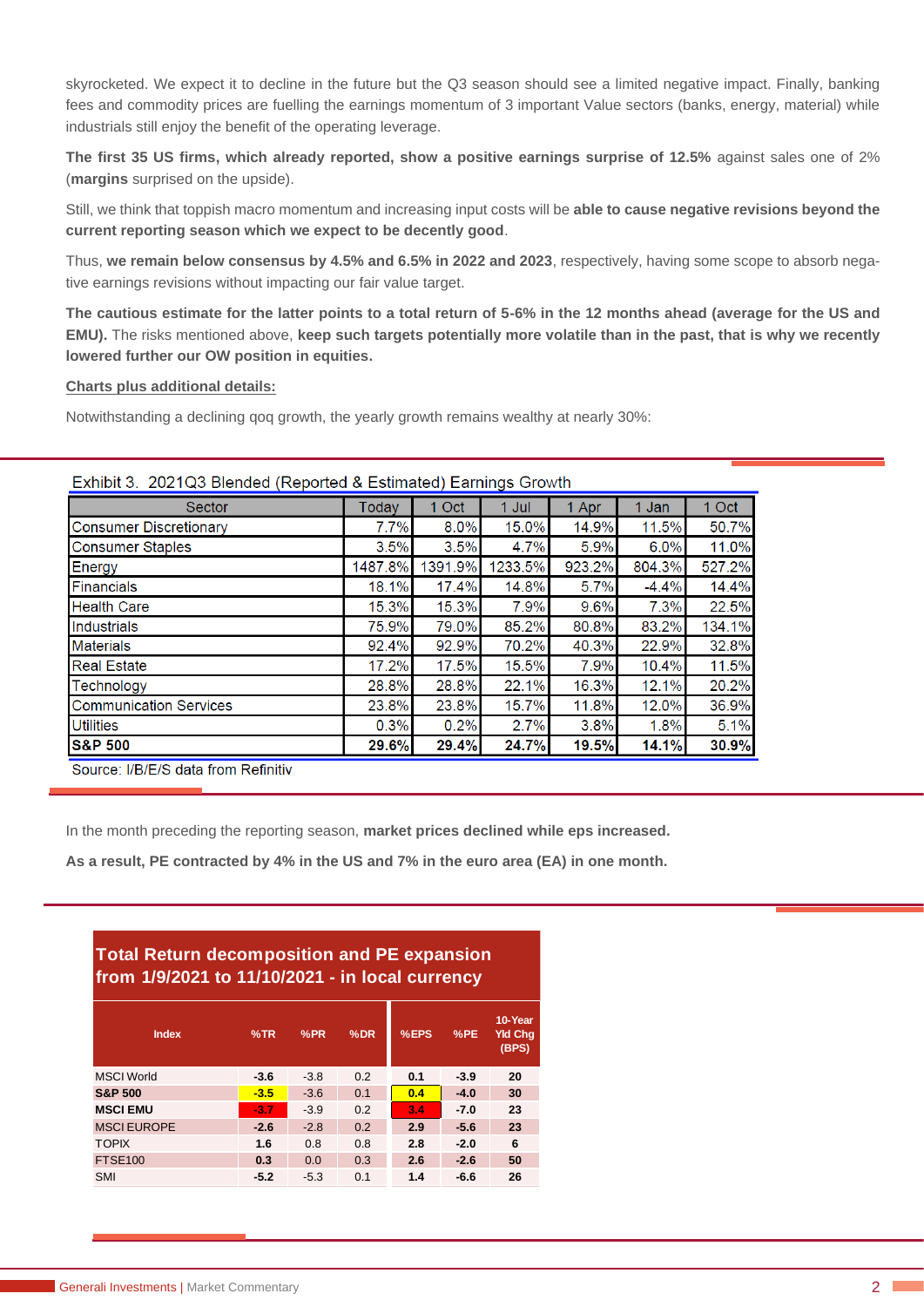**Since September 1st, markets became wary notwithstanding good 12-month forward eps revisions: US experienced a +0.4% eps revision and -3.6% in price, so PE declined.** EMU saw + 3.4% for 12m fwd eps and -3.9% in price. For **EU sectors, 12m fwd PE** registered the following changes: retail -21%, semi -15%, IT -12%, transportation -12%, hardware -11%, services -6%. Finally, the MSCI EU index showed a PE decline of -6% (-2.7% in price and +3.4% eps revisions).

**Positive PE changes** came from: EU energy and food retail,  $+8\%$  each, and banks  $+0.8\%$ .

**Confidence indicator like ISM is still at the top of the cycle,** albeit we expect it to decline. Earnings forecasts are anticipating such a trend and are already on their way down. For the time being, **changes** of both **unit labour costs and total unit costs**  are still pointing south (look chart below, with inverted scale), supporting the NIPA profits upsurge.

When ULC are adjusted for the CPI (CPI/ULC = our proxy for pricing momentum), we can see that **margins** remain also well supported in the short term.





**In Europe,** eps **revisions** are declining, too, albeit the **capacity utilization** and EBITDA momentum (**gross operating surplus** here) remain both in solid territory.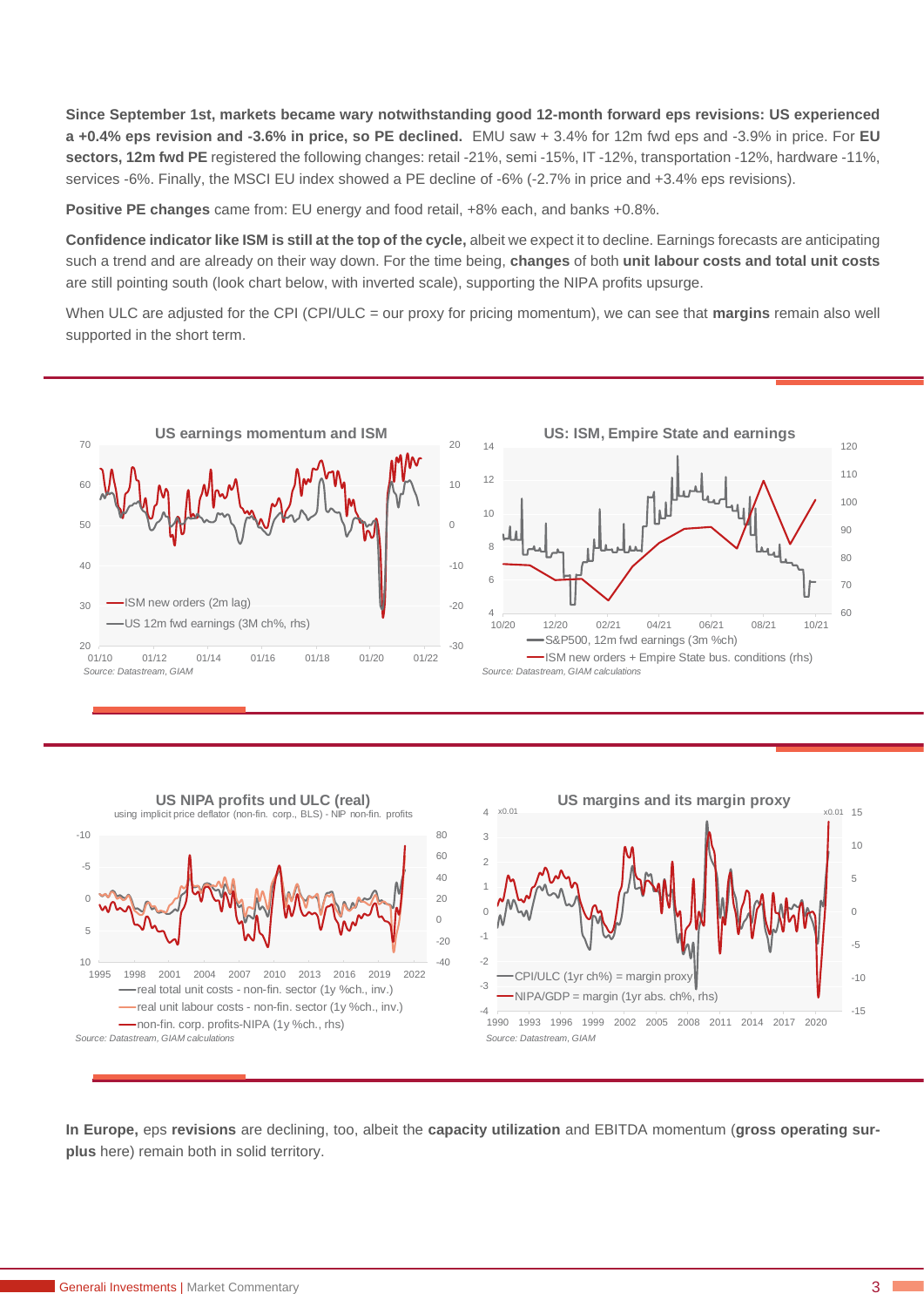





Due to the cited risks (confidence slowdown, bottlenecks, China and inflation), **the dispersion of earnings estimates** (a proxy for – analysts – uncertainty) **remains high.** This in the short term **could maintain the risk premium under pressure.**

On the positive side, the **TW euro is not more a drag for EU stocks**:



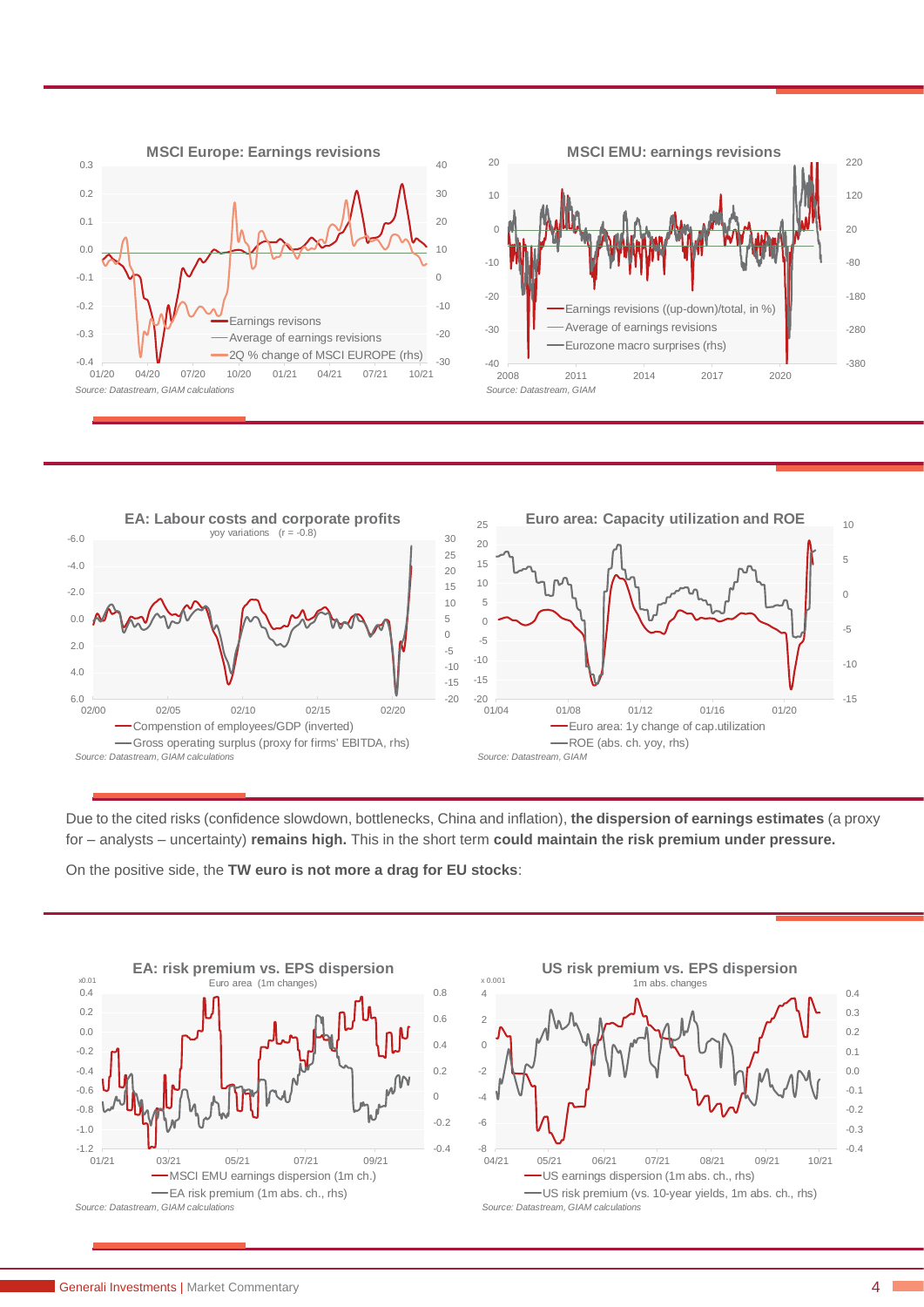

In the US, while the **stronger TW USD** is less supportive to earnings growth, on the other side the **oil price** increase favours the energy sector's profit momentum, and the S&P's one:



Decent **guidance** and **net positive preannouncements** are, for the time being, confirmed by decent results and surprises for the **first 35 firms** which reported so far: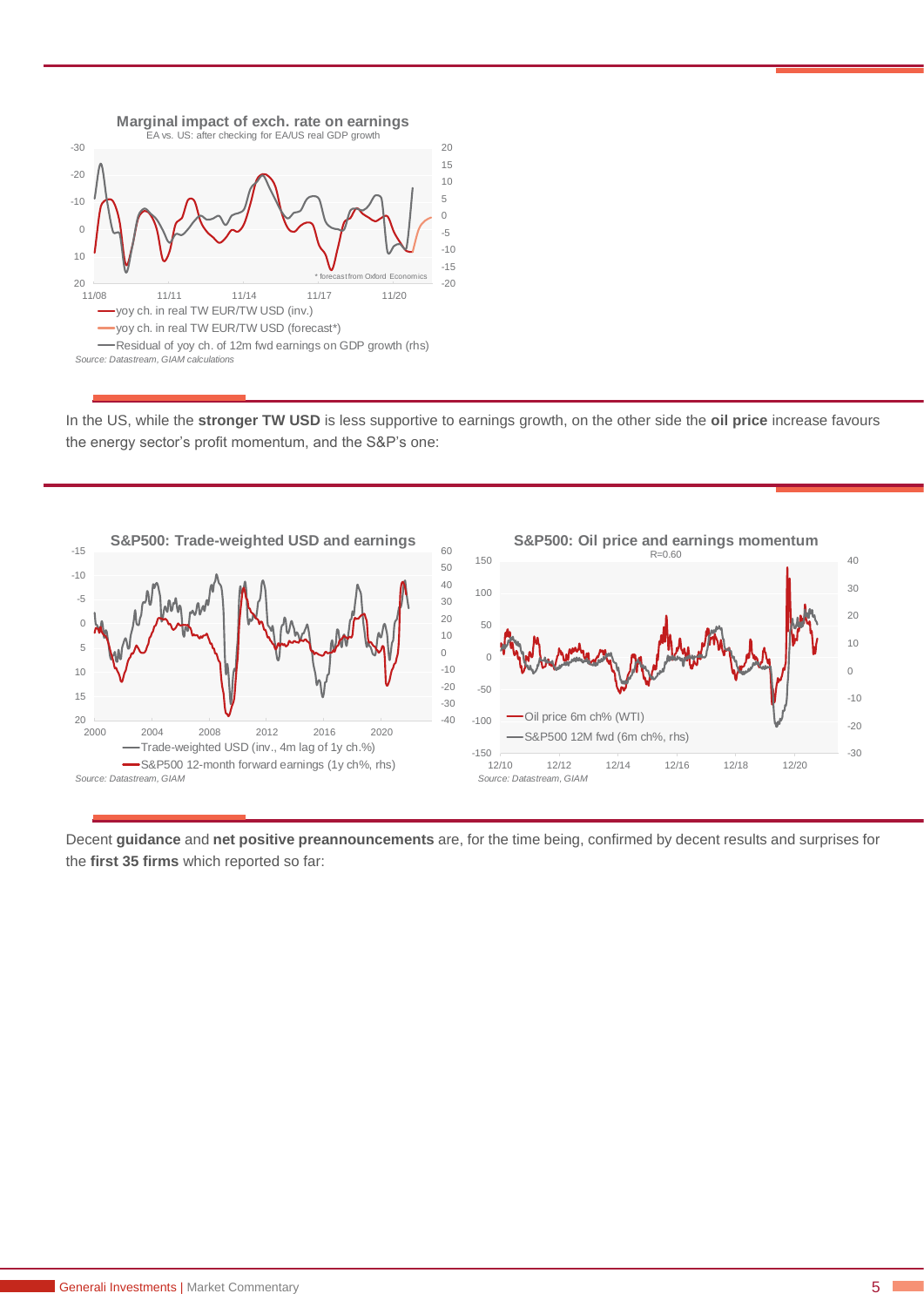# **Reporting season tables: sector growth and surprises + median stock results.**

| S&P                            | 38 reported | 35 reported                     |       |                              |
|--------------------------------|-------------|---------------------------------|-------|------------------------------|
| Sector                         | Q2 2021     | earnings growth, yoy<br>Q3 2021 |       | sales growth, yoy<br>Q3 2021 |
| Energy                         |             |                                 |       |                              |
| <b>Materials</b>               |             |                                 |       |                              |
| Industrials                    | N.M.        | 28057.3%                        | 48.9% | 34.5%                        |
| <b>Consumer Discretionary</b>  | N.M.        | 37.3%                           | 71.0% | 24.3%                        |
| <b>Consumer Staples</b>        | 14.1%       | 5.2%                            | 1.5%  | 9.7%                         |
| <b>Health Care</b>             | $-34.3%$    | 27.8%                           | 14.8% | 11.1%                        |
| Financials                     | 220.9%      | 42.0%                           | 1.9%  | 6.4%                         |
| Information Technology         | 35.3%       | 33.7%                           | 19.0% | 19.8%                        |
| <b>Communication Services</b>  |             |                                 |       |                              |
| Utilities                      |             |                                 |       |                              |
| <b>Real Estate</b>             |             |                                 |       |                              |
| S&P                            | 138.0%      | 39.2%                           | 10.9% | 12.5%                        |
| Median (all sectors)           | 24.7%       | 35.5%                           | 16.9% | 15.4%                        |
| Median, ex. Energy & Materials | 24.7%       | 35.5%                           | 16.9% | 15.4%                        |

| S&P                            | 38 reported | 35 reported         |         |                  |
|--------------------------------|-------------|---------------------|---------|------------------|
| Sector                         |             | earnings surprise % |         | sales surprise % |
|                                | Q2 2021     | Q3 2021             | Q2 2021 | Q3 2021          |
| Energy                         |             |                     |         |                  |
| <b>Materials</b>               |             |                     |         |                  |
| <b>Industrials</b>             | 20.0%       | $-0.9%$             | 6.1%    | 2.5%             |
| <b>Consumer Discretionary</b>  | 385.7%      | $-8.8%$             | 11.4%   | 1.9%             |
| <b>Consumer Staples</b>        | 12.2%       | 4.3%                | 2.9%    | 2.7%             |
| <b>Health Care</b>             | 6.1%        | 2.9%                | 2.7%    | 1.7%             |
| Financials                     | 29.7%       | 21.1%               | 5.8%    | 2.8%             |
| Information Technology         | 12.3%       | 4.1%                | 2.9%    | 0.3%             |
| <b>Communication Services</b>  |             |                     |         |                  |
| Utilities                      |             |                     |         |                  |
| <b>Real Estate</b>             |             |                     |         |                  |
| S&P                            | 24.9%       | 12.5%               | 4.7%    | 2.3%             |
| Median (all sectors)           | 16.1%       | 3.5%                | 4.3%    | 2.2%             |
| Median, ex. Energy & Materials | 16.1%       | 3.5%                | 4.3%    | 2.2%             |

#### **S&P**

| Sector                         | Q2 2021 | Eps Surpr. Ratio pos/tot<br>Q3 2021 | Q2 2021 | Sales Sur. Ratio pos/tot<br>Q3 2021 |
|--------------------------------|---------|-------------------------------------|---------|-------------------------------------|
| Energy                         |         |                                     |         |                                     |
| <b>Materials</b>               |         |                                     |         |                                     |
| <b>Industrials</b>             | 100.0%  | 75.0%                               | 100.0%  | 100.0%                              |
| <b>Consumer Discretionary</b>  | 80.0%   | 71.4%                               | 80.0%   | 42.9%                               |
| <b>Consumer Staples</b>        | 85.7%   | 75.0%                               | 100.0%  | 87.5%                               |
| <b>Health Care</b>             | 100.0%  | 100.0%                              | 100.0%  | 100.0%                              |
| Financials                     | 92.9%   | 100.0%                              | 85.7%   | 88.9%                               |
| Information Technology         | 100.0%  | 100.0%                              | 100.0%  | 100.0%                              |
| <b>Communication Services</b>  |         |                                     |         |                                     |
| Utilities                      |         |                                     |         |                                     |
| <b>Real Estate</b>             |         |                                     |         |                                     |
| S&P                            | 91.9%   | 84.8%                               | 91.4%   | 81.8%                               |
| Median (all sectors)           | 96.4%   | 87.5%                               | 100.0%  | 94.4%                               |
| Median, ex. Energy & Materials | 96.4%   | 87.5%                               | 100.0%  | 94.4%                               |

#### **Analysis of the median stock: Q3 2021 reporting season**

| <b>Median stock</b> |                   | Earnings<br>Growth | <b>Sales</b><br><b>Growth</b> | availability          |              |
|---------------------|-------------------|--------------------|-------------------------------|-----------------------|--------------|
|                     | Q2 2021           | Q3 2021            | Q2 2021                       | Q3 2021               | Q3 2021      |
| S&P                 | 28.3%             | 20.0%              | 13.3 %                        | 11.6 %                | 7.0%         |
|                     | Earnings<br>Surpr |                    |                               |                       |              |
| <b>Median stock</b> |                   |                    |                               | <b>Sales</b><br>Surpr | availability |
|                     | Q2 2021           | Q3 2021            | Q2 2021                       | Q3 2021               | Q3 2021      |

# **Earnings forecast table:**

| 30/10/2022                       | <b>IBES</b><br>stated<br>2020            | <b>IBES 12mFWD</b><br>earnings | <b>IBES 2021</b><br>earnings        | IBES 2022 IBES 2023<br>earnings        | earnings        | GI<br>Forecast<br>12mFWD<br>earnings | <b>GI</b> stated<br>(2020)                          | <b>GI Forecast</b><br>2021<br>earnings        | <b>GI Forecast</b><br>2022<br>earnings | <b>GI Forecast</b><br>2023<br>earnings | <b>GI</b> Forecast<br>2024<br>earnings | <b>GI</b> Forecast<br>2025<br>earnings |
|----------------------------------|------------------------------------------|--------------------------------|-------------------------------------|----------------------------------------|-----------------|--------------------------------------|-----------------------------------------------------|-----------------------------------------------|----------------------------------------|----------------------------------------|----------------------------------------|----------------------------------------|
| Weights                          |                                          |                                |                                     |                                        |                 |                                      |                                                     |                                               |                                        |                                        |                                        |                                        |
| S&P 500                          | 134.7                                    | 213.9                          | 197.3                               | 215.8                                  | 237.3           | 223.3                                | 134.7                                               | 197.0                                         | 210.0                                  | 226.0                                  | 230.5                                  | 235.1                                  |
| <b>MSCIEMU</b>                   | 7.6                                      | 13.3                           | 12.4                                | 13.5                                   | 14.8            | 13.6                                 | 7.6                                                 | 12.0                                          | 12.9                                   | 13.8                                   | 14.1                                   | 14.4                                   |
| <b>MSCIEUROPE</b>                | 80.0                                     | 131.5                          | 124.6                               | 132.7                                  | 142.2           | 132.0                                | 80.0                                                | 121.0                                         | 127.0                                  | 133.0                                  | 135.7                                  | 142.4                                  |
| <b>FTSE 100</b>                  | 308.0                                    | 584.0                          | 565.8                               | 589.3                                  | 607.0           | 547.5                                | 308.0                                               | 525.0                                         | 550.0                                  | 547.0                                  | 557.9                                  | 569.1                                  |
| <b>SMI</b>                       | 563.6                                    | 669.3                          | 622.7                               | 679.6                                  | 736.7           | 699.1                                | 563.6                                               | 610.0                                         | 670.0                                  | 705.0                                  | 715.6                                  | 726.3                                  |
| Weights                          |                                          |                                |                                     |                                        |                 |                                      |                                                     |                                               |                                        |                                        |                                        |                                        |
| TOPIX                            | 95.1                                     | 138.9                          | 132.6                               | 142.9                                  | 154.8           | 142.6                                | 95.1                                                | 128.0                                         | 136.0                                  | 144.0                                  | 145.4                                  | 146.9                                  |
|                                  |                                          |                                |                                     |                                        |                 |                                      |                                                     |                                               |                                        |                                        |                                        |                                        |
| Forecast delta vs<br><b>IBES</b> | GI<br>Forecast/<br><b>IBES</b><br>12mFWD |                                | GI<br>Forecast/<br><b>IBES 2021</b> | GI<br>Forecast/<br>IBES 2022 IBES 2023 | GI<br>Forecast/ | <b>Top</b><br>trailing<br>Eps 2019   | <b>Current</b><br><b>GI 12m</b><br>fwd/2019<br>peak | <b>GI</b> Forecast<br>2021 / stated<br>(2020) | <b>GI</b> Forecast<br>2022/2021        | <b>GI Forecast</b><br>2023/2022        | GI Forecast<br>2024/2023               | <b>GI</b> Forecast<br>2025/2024        |
| S&P 500                          | 4.4%                                     |                                | $-0.2%$                             | $-2.7%$                                | $-4.8%$         | 157.2                                | 42.0%                                               | 46.2%                                         | 6.6%                                   | 7.6%                                   | 2.0%                                   | 2.0%                                   |
| <b>MSCI EMU</b>                  | 2.3%                                     |                                | $-2.9%$                             | $-4.6%$                                | $-6.9%$         | 10.9                                 | 25.2%                                               | 57.2%                                         | 7.5%                                   | 7.0%                                   | 2.0%                                   | 2.0%                                   |
| <b>MSCI EUROPE</b>               | 0.4%                                     |                                | $-2.9%$                             | $-4.3%$                                | $-6.4%$         | 112.8                                | 17.0%                                               | 54.9%                                         | 7.0%                                   | 4.4%                                   | 2.0%                                   | 5.0%                                   |
| <b>FTSE 100</b>                  | $-6.2%$                                  |                                | $-7.2%$                             | $-6.7%$                                | $-9.9%$         | 515.1                                | 6.3%                                                | 70.4%                                         | 4.8%                                   | $-0.5%$                                | 2.0%                                   | 2.0%                                   |
| <b>SMI</b>                       | 4.5%                                     |                                | $-2.0%$                             | $-1.4%$                                | $-4.3%$         | 550.8                                | 26.9%                                               | 8.2%                                          | 9.8%                                   | 5.2%                                   | 1.5%                                   | 1.5%                                   |
| <b>TOPIX</b>                     | 2.7%                                     |                                | $-3.5%$                             | $-4.8%$                                | $-7.0%$         | 83                                   | 71.9%                                               | 34.6%                                         | 6.3%                                   | 5.9%                                   | 1.0%                                   | 1.0%                                   |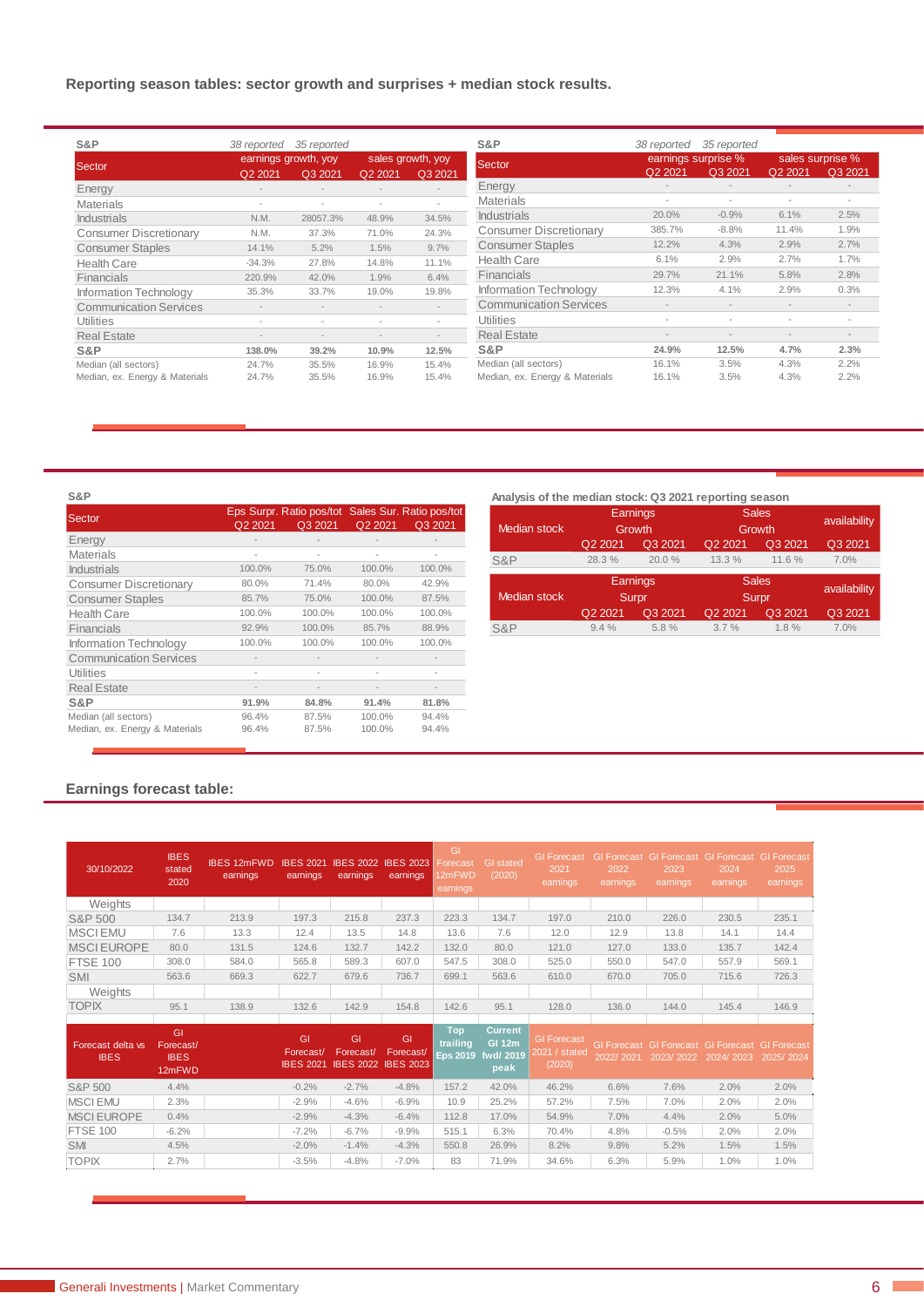| Forecast delta vs<br><b>IBES</b> | 2022 GI eps<br>premium vs<br>2019 peak | 2023 GI eps<br>premium vs 2019<br>peak | eps - based<br>on last<br>20/25y | Curr, trend Curr, Ibes TE<br>eps vs curr.<br>trend eps<br>20/25y | 1y ahead<br>trend eps -<br>based on last<br>20/25y | GI eps 12m<br>fwd vs 1y<br>ahead trend<br>eps |
|----------------------------------|----------------------------------------|----------------------------------------|----------------------------------|------------------------------------------------------------------|----------------------------------------------------|-----------------------------------------------|
| S&P 500                          | 34%                                    | 44%                                    | 174                              | 9%                                                               | 182                                                | 23%                                           |
| <b>MSCIEMU</b>                   | 18%                                    | 27%                                    | 15                               | $-23%$                                                           | 16                                                 | $-12%$                                        |
| <b>MSCI EUROPE</b>               | 13%                                    | 18%                                    | 150                              | $-22%$                                                           | 155                                                | $-15%$                                        |
| <b>FTSE 100</b>                  | 7%                                     | 6%                                     | 603                              | $-13%$                                                           | 620                                                | $-12%$                                        |
| <b>SMI</b>                       | 22%                                    | 28%                                    | 670                              | $-9%$                                                            | 688                                                | 2%                                            |
| <b>TOPIX</b>                     | 64%                                    | 73%                                    | 112                              | 6%                                                               | 115                                                | 24%                                           |
|                                  |                                        |                                        |                                  |                                                                  |                                                    |                                               |

**Our targets are still cautiously pointing to a 5-6% total return in the 12 months ahead. Models could see even more for EU and Japan.** For the US we see a floor of 4,230 **but our analysis of the risk premium, using the long-term Shiller series, gives us a higher 12-month target at 4,600 with the 10-year yields at 1.9% or even 4,900 with 10-year yields at 1.6%.** By the way, the CAPE yield gap vs 10-year real yields remains well below the levels corresponding to the market peaks in 2000, 2007 and 2018.

| Yield<br>assumption<br>in 12m (10-<br>year yield) | $2021$ eps<br>$(2019 =$<br>100) | 2022 eps<br>$(2019 =$<br>100) | Long-term<br>models -<br><b>April 2022</b> | PEs 12m: 21X for<br>US, 18.5X for SMI,<br>16X for EMU &<br>Japan, 14x for UK | fair value<br>$(12-m)$<br><b>EPS/10-</b><br>year yield) | eq./bond<br>yield gap | <b>DDM</b> | Gordon 3<br>stage DEV | <b>Current</b><br>average<br>valuation<br>in 1 year | <b>Current</b> average<br>price<br>up/downside by<br>next $12 \text{ m}$ | DY<br>12m | TR 12m<br>(incl.<br>Bback) |
|---------------------------------------------------|---------------------------------|-------------------------------|--------------------------------------------|------------------------------------------------------------------------------|---------------------------------------------------------|-----------------------|------------|-----------------------|-----------------------------------------------------|--------------------------------------------------------------------------|-----------|----------------------------|
|                                                   |                                 |                               | Weights                                    | 40.0%                                                                        | 15.0%                                                   | 15.0%                 | 15.0%      | 15.0%                 | 100.0%                                              | <b>LT Models</b>                                                         |           |                            |
| 1.90%                                             | 125.3                           | 133.6                         | <b>S&amp;P 500</b>                         | 4.689                                                                        | 3,987                                                   | 3,987                 | 3,688      | 4,025                 | 4,229                                               | $-3.1%$                                                                  | 1.4%      | $-0.1%$                    |
|                                                   |                                 |                               | Weights                                    | 40.0%                                                                        | 15.0%                                                   | 15.0%                 | 15.0%      | 15.0%                 |                                                     |                                                                          |           |                            |
| 0.15%                                             | 109.1                           | 117.3                         | <b>MSCI EMU</b>                            | 218                                                                          | 222                                                     | 222                   | 208        | 200                   | 215                                                 | 4.3%                                                                     | 2.9%      | 7.2%                       |
|                                                   |                                 |                               | Weights                                    | 40.0%                                                                        | 15.0%                                                   | 15.0%                 | 15.0%      | 15.0%                 |                                                     |                                                                          |           |                            |
| 0.40%                                             | 107.2                           | 112.6                         | <b>MSCI EUROP</b>                          | 1,855                                                                        | 1,923                                                   | 1,934                 | 2,048      | 1,748                 | 1.890                                               | 8.8%                                                                     | 3.1%      | 11.9%                      |
|                                                   |                                 |                               | Weights                                    | 40.0%                                                                        | 15.0%                                                   | 15.0%                 | 15.0%      | 15.0%                 |                                                     |                                                                          |           |                            |
| 1.25%                                             | 101.9                           | 106.8                         | <b>FTSE 100</b>                            | 7,665                                                                        | 8,760                                                   | 9,050                 | 8,017      | 7,951                 | 8,133                                               | 13.9%                                                                    | 4.2%      | 18.1%                      |
|                                                   |                                 |                               | Weights                                    | 40.0%                                                                        | 15.0%                                                   | 15.0%                 | 15.0%      | 15.0%                 |                                                     |                                                                          |           |                            |
| 0.15%                                             | 110.7                           | 121.6                         | SMI                                        | 12,933                                                                       | 11,367                                                  | 10,838                | 11,099     | 10,739                | 11.780                                              | $-0.3%$                                                                  | 2.9%      | 2.6%                       |
|                                                   |                                 |                               | Weights                                    | 40.0%                                                                        | 15.0%                                                   | 15.0%                 | 15.0%      | 15.0%                 |                                                     |                                                                          |           |                            |
| 0.15%                                             | 152.5                           | 162.0                         | <b>TOPIX</b>                               | 2,282                                                                        | 2.052                                                   | 1.995                 | 2.428      | 2.110                 | 2,201                                               | 11.5%                                                                    | 2.2%      | 13.7%                      |

#### Shiller-based approach to valuation

| US CAPE-based valuation (adj. for inflation)                        | 10Y     | CPI   | Real 10Y<br>Rate        | <b>EPS</b> | Current (e/p -<br>10y real) |
|---------------------------------------------------------------------|---------|-------|-------------------------|------------|-----------------------------|
| Scenario 1 (current input with consensus CPI & 12m<br>fwd earnings) | 1.56    | 2.64  | $-1.08$                 | 196.5      | 4.43                        |
| Scenario 2 (consensus 12m forward in 1 year)                        | 2.00    | 2.25  | $-0.25$                 | 219.0      | 4.94                        |
| Scenario 3 (GI 12m fwd in 1 year)                                   | 1.90    | 2.30  | $-0.40$                 | 223.0      | 4.71                        |
| Scenario 4 (downside macro scenario)                                | 0.90    | 1.60  | $-0.70$                 | 128.0      | 2.61                        |
| Scenario 5 (upside macro scenario)                                  | 2.80    | 2.50  | 0.30                    | 228.8      | 4.86                        |
| using 20% of risk (SD)                                              | Scen. 1 |       | Scen. 2 Scen. 3 Scen. 4 |            | Scen. 5                     |
| Implied PE Trailing IBES                                            | 25.3    | 28.1  | 25.5                    | 16.5       | 27.6                        |
| Avg S&P500 valuation                                                | 4.035   | 4.489 | 4.573                   | 2.628      | 4.408                       |
|                                                                     | $-4.1%$ | 6.7%  | 1.8%                    | $-37.6%$   | 4.8%                        |

Note: **Base risk** scenario: using 20% of risk premium's stand. deviation (SD=2.7%) adds around 50 bps to the average risk premium calculated since 1872 (4.6% + 50 bps = 5.1%).

Target ERP (4.6) is calculated assuming CPI in the range b/w 1.3% and 2.3%.

| Scenario 3 (GIE) with lower yields at 1.6% |         |       |       | Scen. 1 Scen. 2 Scen. 3 Scen. 4 | Scen. 5 |
|--------------------------------------------|---------|-------|-------|---------------------------------|---------|
| Implied PE Trailing IBES                   | 25.3    | 28.1  | 27.2  | 16.5                            | 27.6    |
| Avg S&P500 valuation                       | 4.035   | 4.489 | 4.891 | 2.628                           | 4.408   |
|                                            | $-4.1%$ | 6.7%  | 8.9%  | $-37.6%$                        | 4.8%    |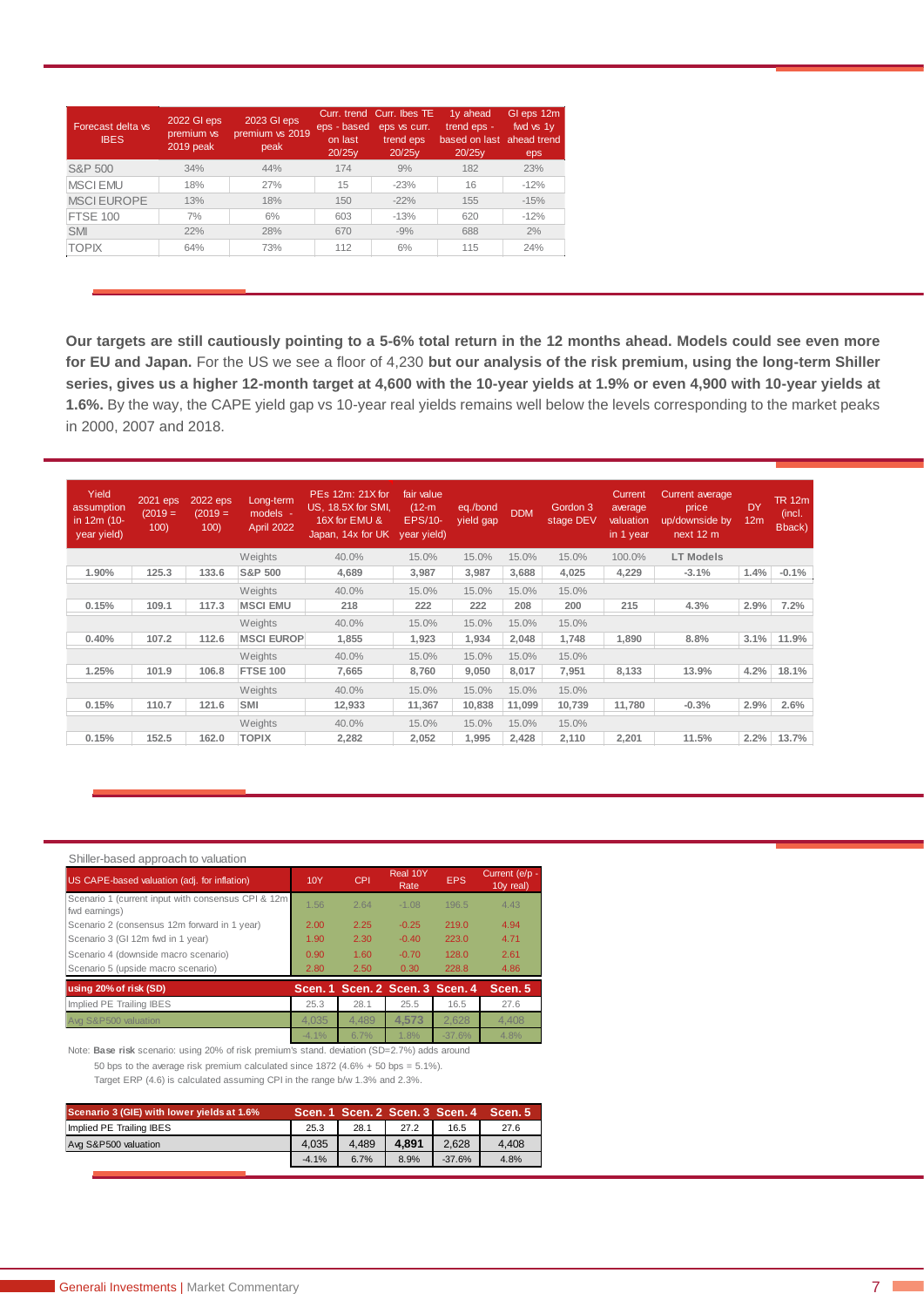| 13-Oct-2021             |               |           |           |           |  |  |  |  |  |
|-------------------------|---------------|-----------|-----------|-----------|--|--|--|--|--|
|                         | A12FE vs 2020 | 2021/2020 | 2022/2021 | 2023/2022 |  |  |  |  |  |
| <b>MSCI AC WORLD</b>    | 58.6%         | 49.0%     | 7.6%      | 8.9%      |  |  |  |  |  |
| <b>MSCI WORLD INDEX</b> | 58.0%         | 48.0%     | 7.8%      | 8.9%      |  |  |  |  |  |
| S&P 500                 | 58.8%         | 46.4%     | $9.4\%$   | $10.0\%$  |  |  |  |  |  |
| FTSE-100 INDEX          | 89.6%         | 83.7%     | $4.2\%$   | 3.0%      |  |  |  |  |  |
| <b>TOPIX</b>            | 46.1%         | 39.5%     | $7.7\%$   | 8.3%      |  |  |  |  |  |
| <b>SWISS MARKET</b>     | 18.7%         | 10.5%     | 9.1%      | 8.4%      |  |  |  |  |  |
| <b>MSCI EUROPE</b>      | 64.3%         | 55.7%     | 6.4%      | 7.2%      |  |  |  |  |  |
| <b>MSCI EMU</b>         | 74.8%         | 62.0%     | 9.4%      | 9.6%      |  |  |  |  |  |
| STOXX 50 (EURO)         | 51.7%         | 43.5%     | 7.1%      | 6.8%      |  |  |  |  |  |
| EURO STOXX 50 E         | 60.9%         | 50.0%     | 8.7%      | 9.1%      |  |  |  |  |  |
| <b>MSCI USA IT</b>      | 50.5%         | 36.1%     | $10.1\%$  | 10.9%     |  |  |  |  |  |
| <b>MSCIEM</b>           | 62.0%         | 54.4%     | 6.4%      | $9.4\%$   |  |  |  |  |  |
|                         |               |           |           |           |  |  |  |  |  |

# **World Markets: Forecast Earnings Growth (IBES Consensus)**

| 30/07/21 - 13/10/21      |         |                            |      |         |         |
|--------------------------|---------|----------------------------|------|---------|---------|
| Consensus eps estimates: |         | changes (%) since 30/07/21 |      |         |         |
| (IBES)                   | 2020    | 12m fwd eps                | 2021 | 2022    | 2023    |
| <b>MSCI AC WORLD</b>     | $-2.2%$ | 2.5%                       | 1.4% | 0.2%    | 0.3%    |
| <b>MSCI WORLD INDEX</b>  | $-2.5%$ | 2.7%                       | 1.4% | 0.5%    | 0.5%    |
| S&P 500                  | $-0.5%$ | 3.4%                       | 1.2% | 1.1%    | 1.2%    |
| FTSE-100 INDEX           | 1.6%    | $5.2\%$                    | 6.0% | 3.8%    | 2.8%    |
| <b>TOPIX</b>             | $-0.3%$ | 7.9%                       | 7.1% | 3.9%    | 3.2%    |
| <b>SWISS MARKET</b>      | 0.5%    | 3.8%                       | 3.2% | 0.6%    | 0.8%    |
| <b>MSCI EUROPE</b>       | 0.7%    | 5.6%                       | 5.2% | 3.5%    | 3.0%    |
| <b>MSCIEMU</b>           | $-0.4%$ | 6.3%                       | 4.8% | 3.5%    | 2.9%    |
| STOXX 50 (EURO)          | 2.5%    | 5.7%                       | 4.8% | 3.9%    | 4.2%    |
| EURO STOXX 50 E          | 3.0%    | 8.9%                       | 7.3% | 6.4%    | 6.4%    |
| <b>MSCIUSAIT</b>         | $-0.8%$ | 3.1%                       | 0.9% | 0.6%    | 1.1%    |
| <b>MSCIEM</b>            | $-0.1%$ | 1.8%                       | 1.8% | $-1.0%$ | $-0.6%$ |
|                          |         |                            |      |         |         |